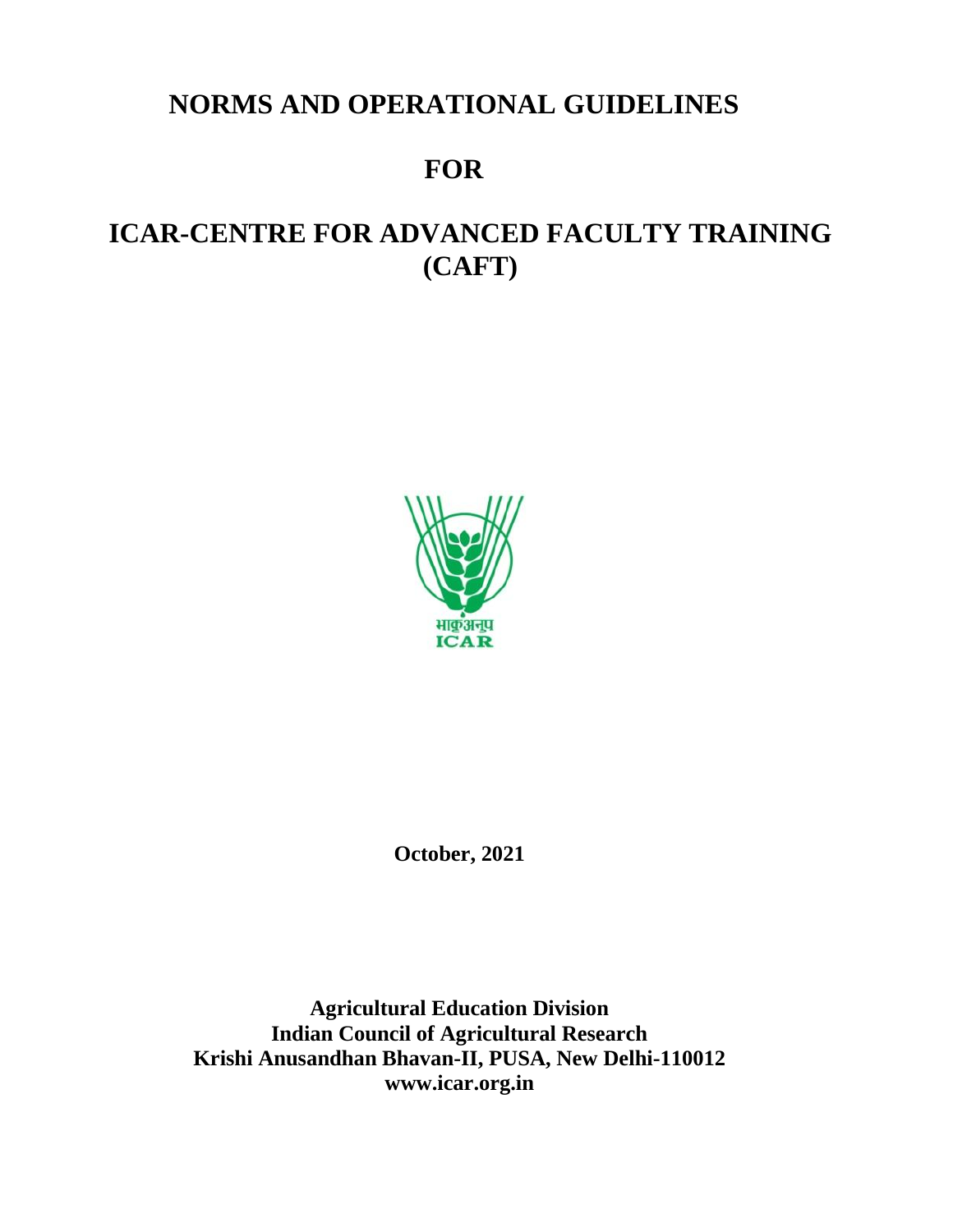#### **Introduction**

In order to enhance the competency level of Agricultural faculty and to develop as well as modernize the infrastructure available for research, teaching and training, Indian Council of Agricultural Research (ICAR) set up several Centres for Advanced Studies (CAS) from 1971 onwards in selected disciplines at various Agricultural Universities and ICAR Institutes with the support of UNDP. These centres were established to encourage the pursuit of excellence through collaboration between scientists of outstanding ability with their counterparts across agricultural institutions and thus accelerate the attainment of international standards in specific fields of agricultural research and education. The CAS centres thus established were able to modernize the infrastructural facilities and impart skills in terms of teaching and research competencies to faculty in specialized areas. These centres were useful in bringing out considerable interaction among the scientists within the country by organizing workshops, seminars and conferences. Till 1994-95, there were 35 CAS functioning in various fields of agricultural sciences. These centres were reviewed by a QRT in 1999 and based on the QRT recommendations, four CAS centres were discontinued in X plan period. In 2008 ICAR again reviewed the performance of all 31 CAS centres. A status report was submitted with recommendations for further refinement of CAS.

During XII plan, these CAS centres were restructured as Centre for Advanced Faculty Training (CAFT) with more importance towards competency building of faculty of Agricultural Universities for providing quality education to agricultural students.

#### **1. Objectives**

The Centre for Advanced Faculty Training programme initiated by the Council has the following objectives:

- 1.1 Provide advance training (offline/ICT mode) to the college /university/institute teachers, researchers and extension subject matter specialists in agricultural sciences and enhance their competency of research and providing quality education to agricultural students and effective transfer of technology to the end users.
- 1.2 Encourage the pursuit of excellence through collaboration between scientists of outstanding ability with their counterparts across agricultural institutions and thus accelerate the attainment of international standards in specific fields of agricultural research and education.
- 1.3 Modernize the infrastructural facilities and impart skills in terms of teaching, research and extension competencies to faculty/scientists in specialized areas through offline/ICT mode.
- 1.4 The improvement of performance of scientist/faculty through planned trainings and transfer of such learnt knowledge, skills and attitude to their work place for resultant improved organizational performance.
- 1.5 Expose the participants to new knowledge that may have accumulated in the subject of area concerned.
- 1.6 Provide a platform for instructional programme in specialized area of interest, which normally is not offered through the prescribed curriculum for academic degrees.
- 1.7 Refresh their concept of basic sciences that is relevant to the understanding of new scientific knowledge earned in their subject.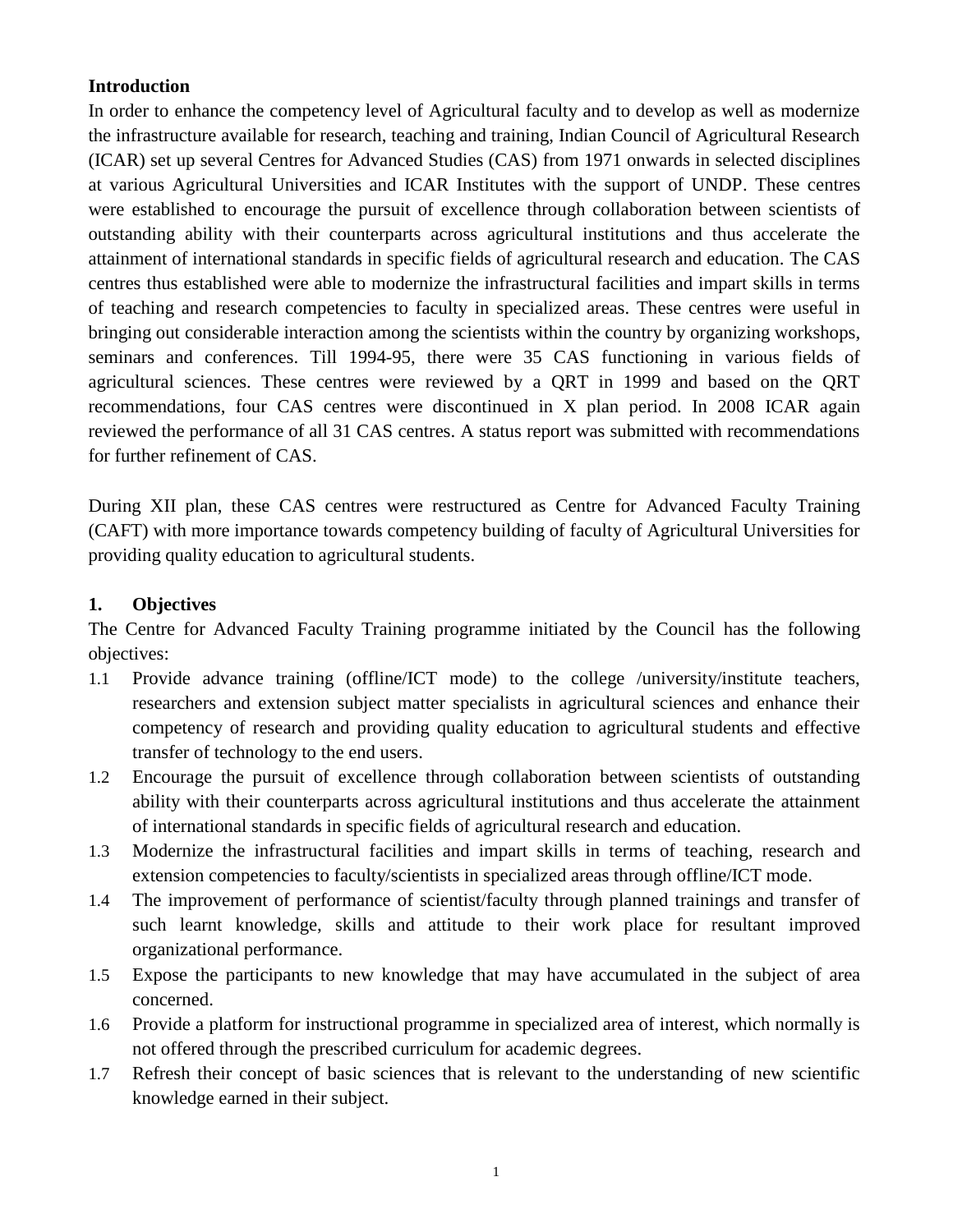## **2. Scope**

The centres can be opened in the ICAR-Institute and Agricultural University (AU) under ICAR-AU system based on their academic and research strength and other merits.

Each Centre annually should organise three advance faculty trainings (subject to availability of minimum number of prescribed candidates) in the cutting edge/frontier areas or areas of current national/global concern in Agriculture and allied sciences.

#### **3. Procedure of Selecting the Centres**

- 3.1 There will not be more than one CAFT centre in a particular discipline in the country.
- 3.2 For changing/creating a new centre, the proposal will be invited from the ICAR Institutes/AUs in the prescribed proforma given at Annexure-I and will be put up before a duly constituted committee by the Secretary (DARE) & DG (ICAR) for evaluation and recommendation.

## **4. Selection-cum-Review Committee**

A Selection-cum-Review committee comprising of the following will evaluate the proposals and recommend the new centres taking into account the relevance of the centre in the current context, research and academic achievements of the faculty/scientists of the Department and modern infrastructure and facilities available to host the centre and training programmes as listed at Annexure-I.

|                 | i) DDG (Agril. Edn.)                 | $\overline{\phantom{0}}$ | Chairman                |
|-----------------|--------------------------------------|--------------------------|-------------------------|
| $\overline{11}$ | Concerned ICAR-SMD Head(s)           | $\overline{\phantom{a}}$ | Member                  |
|                 | iii) Vice Chancellor from SAU        | $\overline{\phantom{0}}$ | Member                  |
|                 | iv) Director, ICAR Deemed University | $\overline{\phantom{a}}$ | Member                  |
|                 | vi) ADG (HRD)                        | $\overline{\phantom{0}}$ | <b>Member Secretary</b> |

- 4.1 The new centres will be created on the basis of recommendation of the above committee with the approval of the Secretary (DARE) & DG (ICAR).
- 4.2 The award of the centre will be tenurial and initially it will be for five years and can be extended for another five years or more based on the satisfactory performance to be assessed by the above committee.
- 4.3 There will be no discipline-wise allocation of number of CAFT centres.

## **5. Director of the CAFT Centre**

The Director of the CAFT approved by the Committee is the individual whom the ICAR views its liaison officer with the grantee institution for the academic aspects of the programme. Director is a faculty member who participates actively in teaching and research in the projects and also has responsibility for arranging and supervising the institutional CAFT programme, acquiring staff and equipments, selecting participants, arranging facilities for meals, medical aids and housing etc., authorizing expenditure of funds and submitting the required reports.

#### **6. Inviting Training Proposals and its scrutiny**

The training (offline/ICT mode) proposals (21 days/10 days duration) would be invited annually generally in the month of January/February in prescribed format (Annexure-II). The proposals would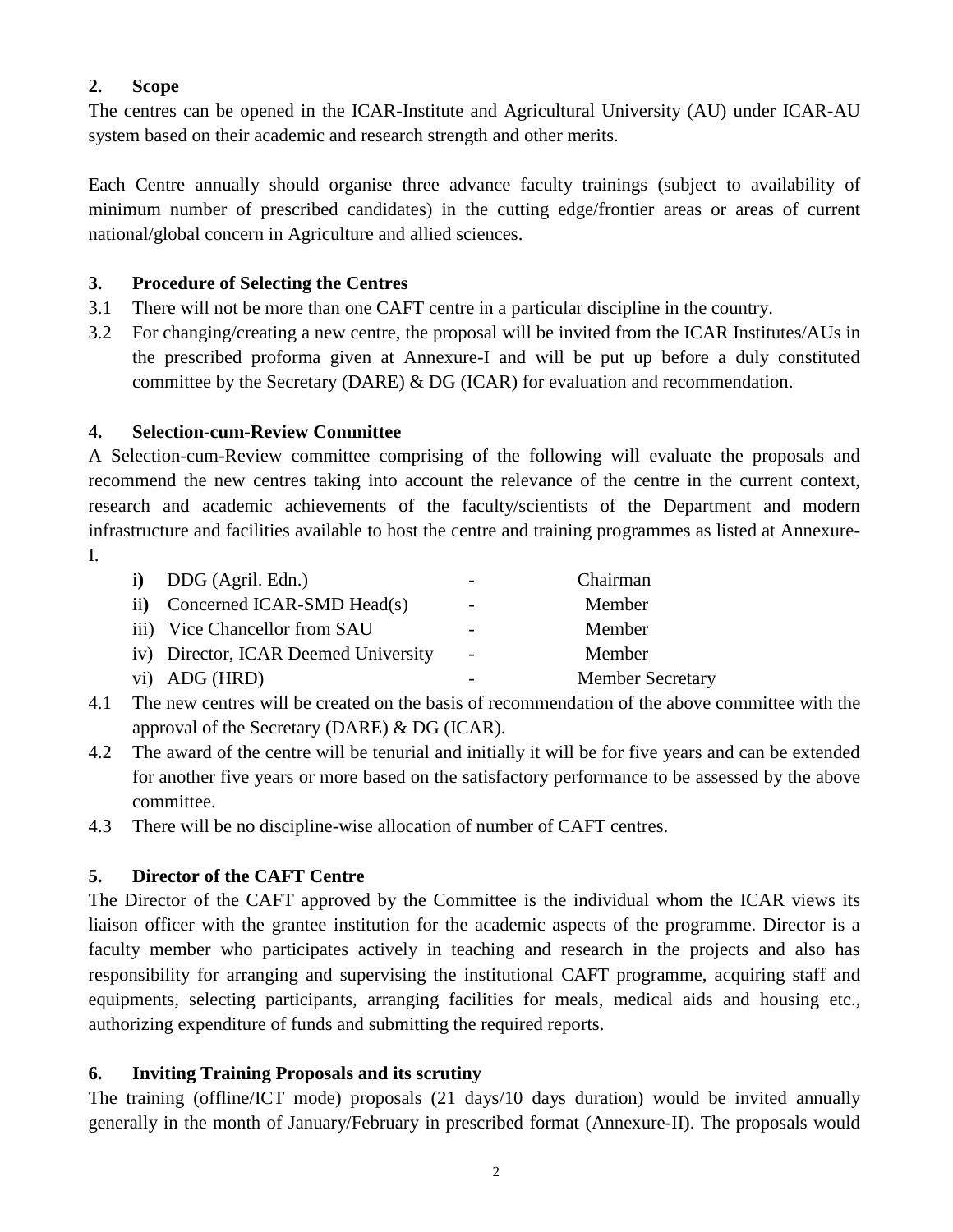be submitted online on ICAR-CBP portal of the Education Division by the CAFT Directors. The topic of the training would be generally selected from the list of Thematic Areas suggested by the ICAR. The trainings organized on one particular topic/thematic area shall not be repeated at least for three years by the centre. On similar Thematic Areas, to avoid the duplication of efforts, no Summer/Winter school/Short courses would be sanctioned by ICAR in the same year.

The training proposals thus submitted would be scrutinised and recommended by a committee under the chairmanship of DDG (Agril. Edn.) and comprising of ADG (EQA&R), ADG (EP&HS), ADG (HRD), ADG (HRM) and CoE (Agril. Edn.) as members**.** 

## **7. Eligibility and Selection Criteria of the Trainees**

The training will be open to all applicants working under ICAR-AU system. Participants will be selected on the basis of their ability to benefit from the training and their capacity to develop as teacher/researcher/extension specialist of agricultural sciences. Selection will be made according to criteria announced by the Director and consistent with eligibility requirements set forth by the ICAR which is as under:

- 7.1 The candidates not below the rank of Assistant Professor/Scientist or equivalent will be eligible to participate in the training.
- 7.2 They should have completed the prescribed probation period as per ICAR/University rules as applicable.
- 7.3 The candidate should be from ICAR-AU system including from private ICAR-accredited Colleges/Universities (Not more than two candidates).
- 7.4 The candidates from outside the concerned institution will be given preference.
- 7.5 As far as possible, the candidates from the same discipline/closely related disciplines should be given the preference. To encourage the underpinning of agricultural sciences within basic sciences and to address both fundamental and applied research problems, a few participants from the Basic Sciences under ICAR-AU system should also be selected.
- 7.6 To select the best candidates, in addition to above criteria, the CAFT Director's can devise and add few more parameters such as number of publications in NAAS rated journals and number of research projects handled.
- 7.7 In the training, there should be at least 60% of the maximum number (25) fixed per Centre i.e. 15 participants (minimum).
- 7.8 Number of local participants should not exceed 10% of the total number of participants.

#### **8. Inviting Applications from the prospective participants**

- 8.1 The last date for receiving application from the participants to participate in Centre for Advanced Faculty Training may be kept 3 to 6 weeks in advance of the starting date for training.
- 8.2 Careful planning is essential for the success of a training programme. Other essential elements of success are components, academic staff, adequate materials and facilities; and understanding of expectations of the trainees. The details of the training should be well thought out in advance.
- 8.3 The maximum number of participants should be fixed at 25. At the same time 25% more participants may be selected initially while issuing the admission letters i.e. from the waiting list,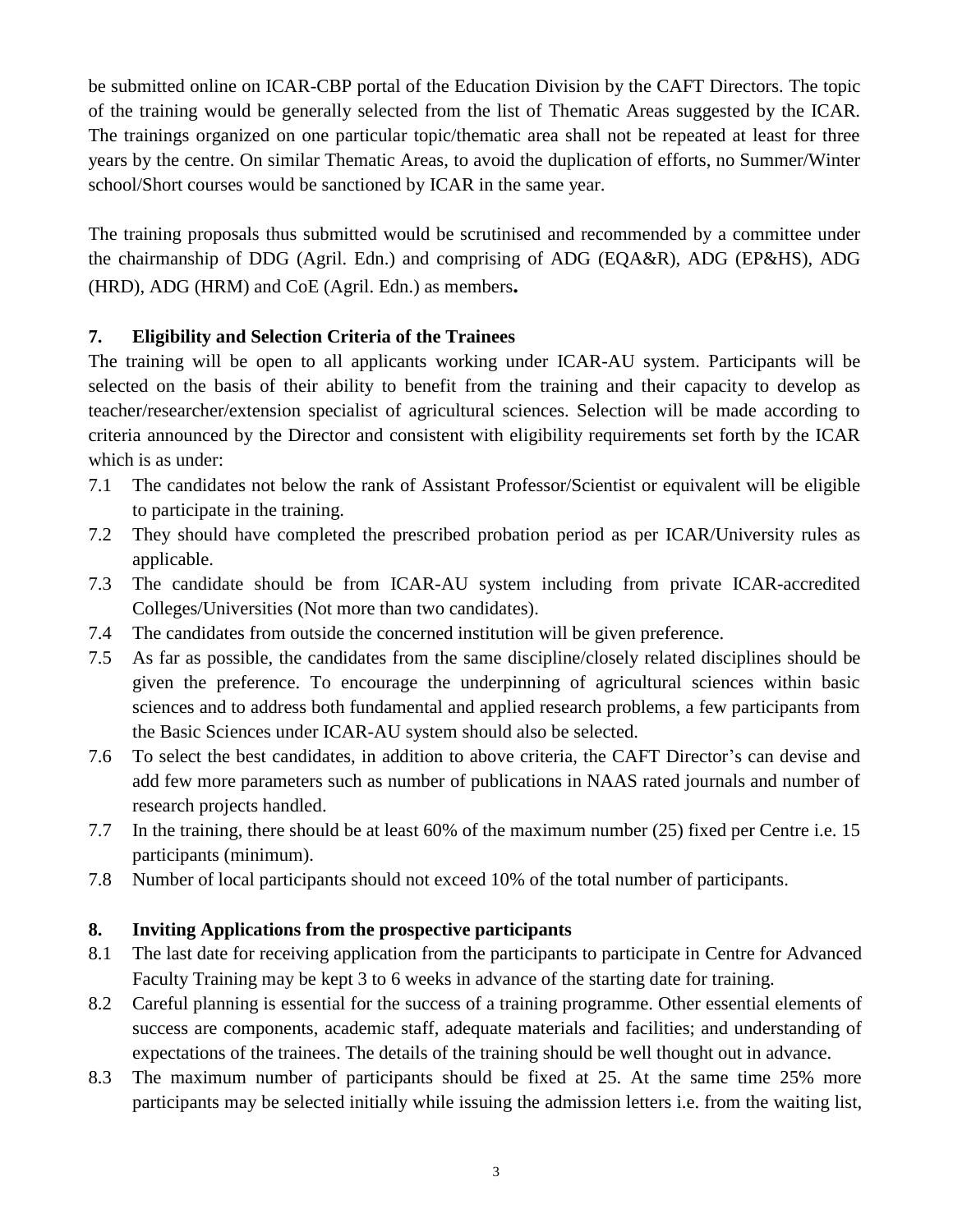another 10 could be advised to keep themselves in readiness to join at short notice to fill vacancies of last minute dropouts, normally not later than 5 days before the start of the training.

- 8.4 When the participants are informed about their selection, they should reply immediately about the acceptance. He/she should be told that the cancellation for casual reasons after acceptance will be regarded as the serious breach of ethical conduct since it may deprive other eager candidates who could have availed of the available opportunities. Such candidates who cancel their training after their selection shall be debarred for applying at least for two years training under CAFT.
- 8.5 The participants may be required to give their dietary requirements and travel schedule.
- 8.6 In case the number of participants to join the training program is falling short of 60% of the total fixed strength then the organization of the training be postponed.

The Director may at his discretion, admit only 10% or 3 candidate of the number of total participants from amongst the local candidates in case of vacancies due to last minute dropouts, provided (1) they are qualified (2) they participate fully, and (3) they receive no boarding and lodging and local transportation. However, candidate called from outstations/regional stations of the Institute/University may be allowed for TA/DA, boarding and lodging and local transportation.

#### **9. Registration**

A registration fee (non-refundable) of Rs. 1000/- per participants (Rs. 5000/- in case of candidates from private ICAR-accredited Colleges/Universities) may be fixed and the same may be collected from the participants at the time of their online registration for joining the training. This may reduce the last minute dropouts in casual manner. The amount so collected should be paid over to the centre for purchasing the training related materials/hiring services and the same will be deducted/ adjusted from ICAR grant at the time of release for the next year training programme.

#### **10. Funds**

No fund may be committed for the training until the sanction letter is received. The sanction letter will specify the total amount of the grant and will describe the manner in which it is to be paid to the grantee. Some grantee institutions provide advance funds to the CAFT Director immediately on receiving the sanction letter from ICAR and before the money is transferred into the account. The practice has proved to be extremely helpful in making early commitments necessary for the operation of CAFT.

#### **11. Operation of the Funds**

- 11.1 In view of the need to upgrade the infrastructure under CAFT for maintaining the quality, a provision of Rs. 1.0 lakh to each centre has been kept and will be allocated to the Centers for minor repairs/renovation of training halls/class rooms/laboratories/computer room/partition of laboratories etc., in light of need based demand.
- 11.2 There is a provision for Non-recurring Contingency (Capital) to purchase equipments related to subject matter trainings costing not more than Rs. 2.0 lakhs for each CAFT Centre. The proposals for capital would be processed on receiving the demand on need basis.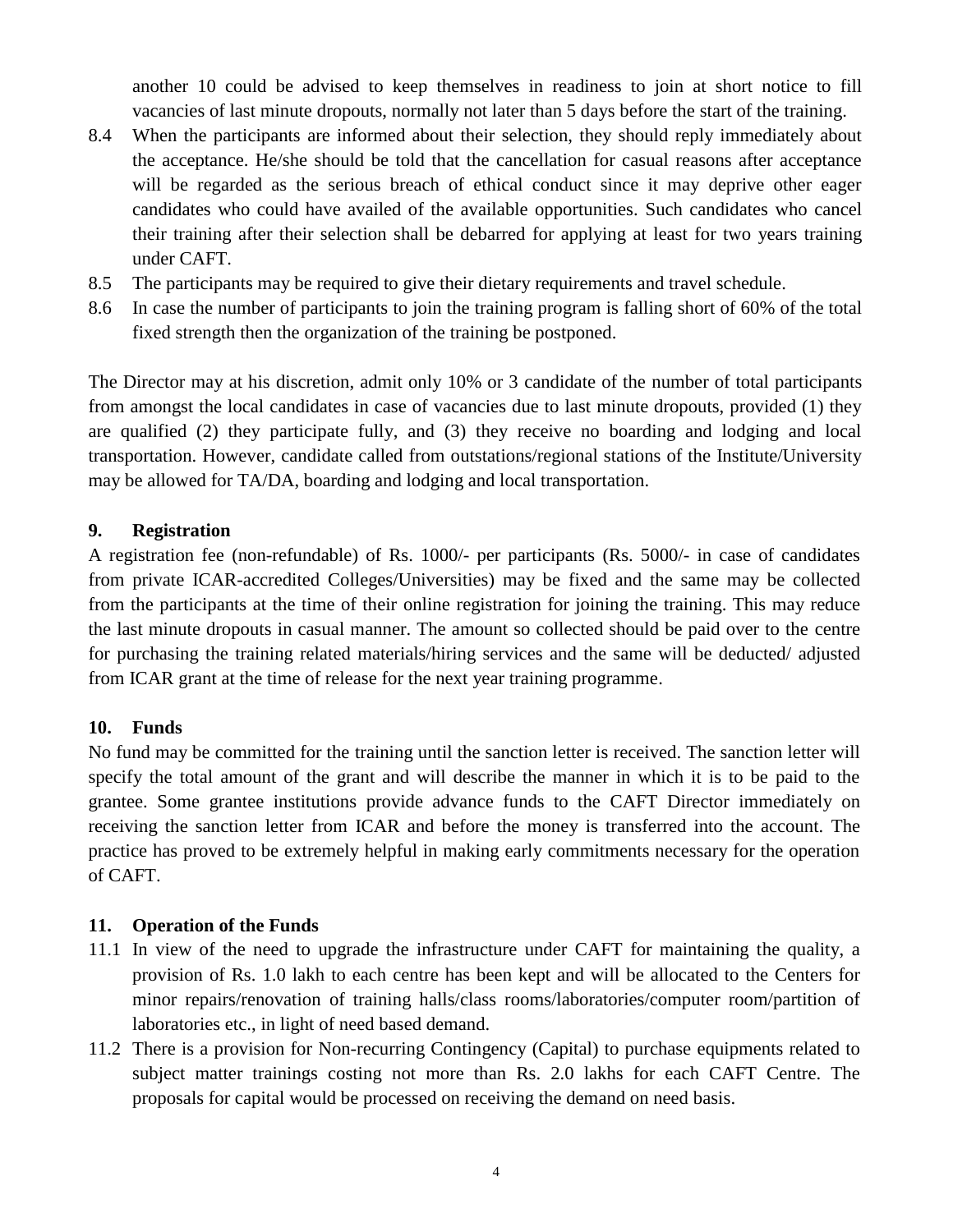- 11.3 Duration and number of participants are to be taken into the account while giving individual financial sanction to each Centre i.e. if duration and number of participants are reduced, proportionate amount is to be deducted from all financial items mentioned under the Training Cost.
- 11.4 Cash allowance in lieu of boarding are not permitted.
- 11.5 Expenses on inaugural function may be charged from the University /Institute budget, if it exceeds the daily operational expenses of the CAFT budget.

#### **12. Organization of Training**

- 12.1 As soon as the grant is released, received and accepted, the procurement of supplies for the CAFT should start and the brochures should be distributed to Vice Chancellors, concerned HODs and Deans, Director Research, Director Instruction of the universities/institutes, teachers/ scientists of the departments.
- 12.2 These trainings should be more hands-on including more practical and interactive platform etc. It is mandatory to provide lecture notes and practical manual, as the case may be, to the participants, at the beginning of the training (soft copy in case of ICT mode training).
- 12.3 The lecture notes should be placed on the Institution website, CBP portal (https://cbp.icar.gov.in/) and Agricultural Education portal (https://education.icar.gov.in/) for the benefit of other users.
- 12.4 Academic staff members are to be involved closely in the lectures, discussions and laboratory work. Helping staff for laboratory work may be drawn from the research scholars, technical staff etc. Honorarium is payable to the Academic and other staff from ICAR organizations also.
- 12.5 If field/laboratory**/**exposure trips are to be conducted, they should contribute in a tangible way to the research/academic programmes. A well structured short trip to a nearby location may accomplish the same purpose as a long and tedious trip will do. Regardless of the nature of trip, its content must be well defined in advance, several days before a field trip. The site/lab should be visited by members of the CAFT staff, who should then prepare a brief handout for detailed appraisal to the participants for the purpose of tour.
- 12.6 The training should be staffed by scientists/faculty that is competent in their field. The training methods should be flexible enough to be adapted in the class room presentations after the training has began according to the needs, capabilities, and background of the participants.
- 12.7 In the teaching of science, practical plays a crucial role in learning. If work in the laboratory is properly supplemented by small group discussions, formal lectures may be minimized to the best possible.
- 12.8 The Director of the CAFT may also arrange some online lectures of the Subject Matter Experts, in case it is required and pay the Honorarium, as applicable.
- 12.9 For offline training, the weekly schedule should not be less than 35 hours of an informal academic participation excluding coffee breaks and social hours spread over five-and-a half days. Allocation of time for formal and informal participation may depend on the subject/training concerned.
- 12.10For the training of 21days duration in ICT mode wherever feasible, the maximum number of participants will be 50 and minimum 30.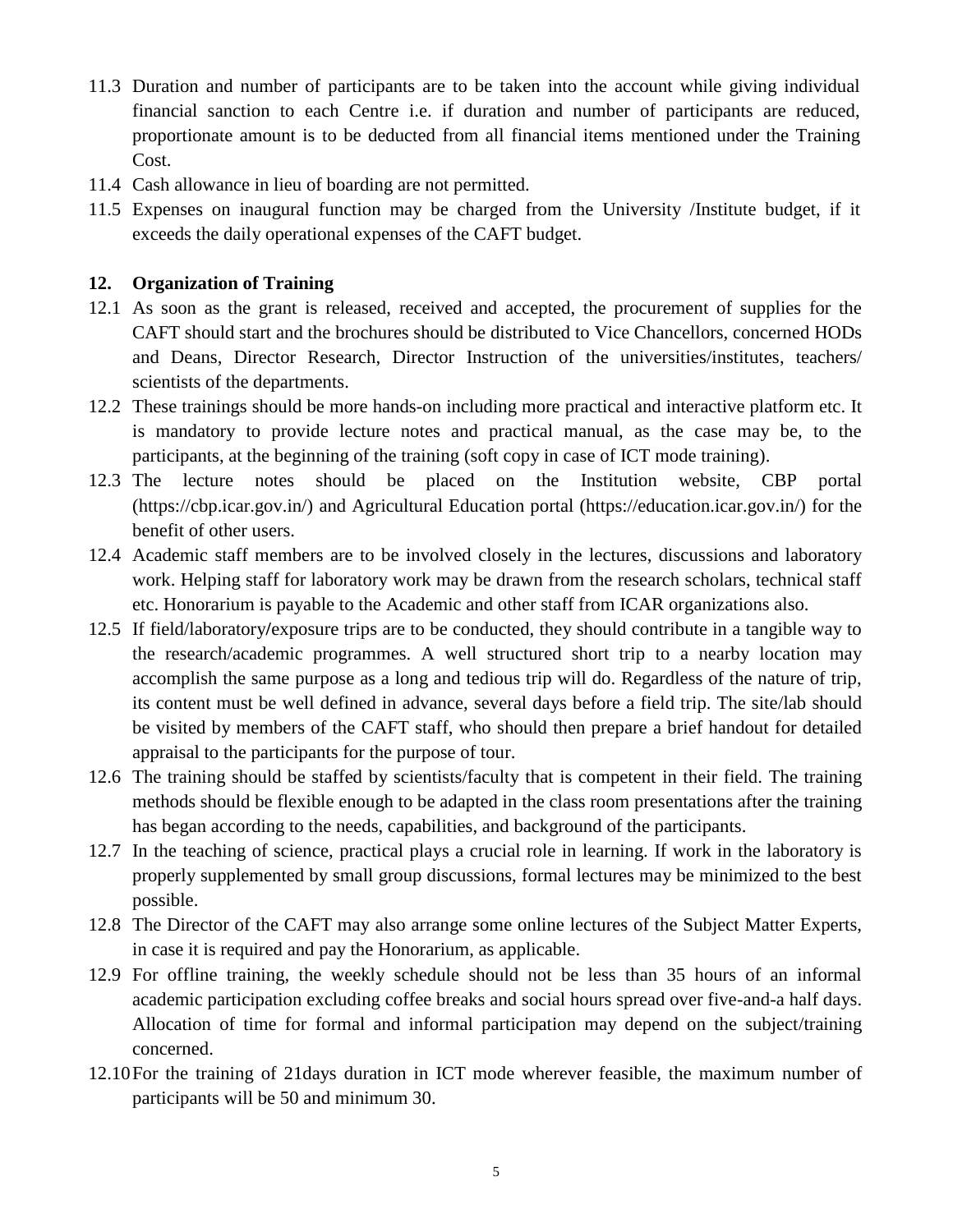12.11In a day, not more than four sessions (each session of one hour 15 minutes), two in the morning and two in afternoon, during the working hours of the University/Institute, may be conducted. This will generally comprise of two theory lectures and two practical demonstrations organized through video conferencing. This may be adjusted depending on the need and requirement of the training.

#### **13. Training in Session**

- 13.1 Weekly meeting of the entire instructional staff, if necessary should be held to review the list of materials needed (usually 1 to 2 weeks ahead) for each day's assignment.
- 13.2 In case of offline training a member of the staff should be assigned to receive the participants as they arrive on the campus and make sure they are comfortably settled. Each participant is expected to have full attendance. Participants who arrive late, leave early, or spend time elsewhere for any reason, may be paid only for the days of their actual attendance at the centre.

An orientation session should be well planned and supplemented by carefully composed computer printed materials, which should require not more than 20 to 30 minutes.

#### **14. Evaluation Tests**

- 14.1 Participants should be advised to come prepared for appearing in Evaluation Tests. The main idea of CAFT is to train the participants for improving their teaching/research competence, hence active participation in the training is to be examined through these tests as a part of training evaluation procedures.
- 14.2 Tests are ordinarily given about once a week (1) to acquaint the participants with teaching and testing technique which is new to them, (2) to keep the participants informed on their progress, (3) to inform the staff on the effectiveness of the instruction so that content, pace level, and organization of training may be constantly monitored, (4) to identify the most capable participants, and (5) to identify participants who need extra help.
- 14.3 The outcome of weekly tests of the trainees will be e-mailed to the concerned University VC/Institute Director to keep them informed about the progress of their teacher/scientist deputed for the training.
- 14.4 Since quiz tests are a part of every programme, prospective applicants should be told that the award of the certificate will depend on the achievement of the reasonable standard of performance. At the discretion of the CAFT Director, certificate of completion may be denied to participants who do not indulge themselves seriously in the training programme.
- 14.5 The training programme (ongoing) will be evaluated by nominating one subject matter external expert in advance by the ICAR for the purpose. The TA/DA etc., of the expert shall be borne by the CAFT Centre. He/she will visit in middle of the training period and submit the report (format at Annexure-VI) within 20 days to ICAR after visiting the training in session.
- 14.6 In case of offline training, the Director will be responsible for the medical needs of the participants. If the grantee institution does not employ a physician, one may be retained for the purposes of the institution. Participants not living in the hostels should be excluded from this facility except laboratory accidents. ICAR cannot assume any liability in respect of accidents, illnesses or claims arising out of any work undertaken with the assistance of the grant.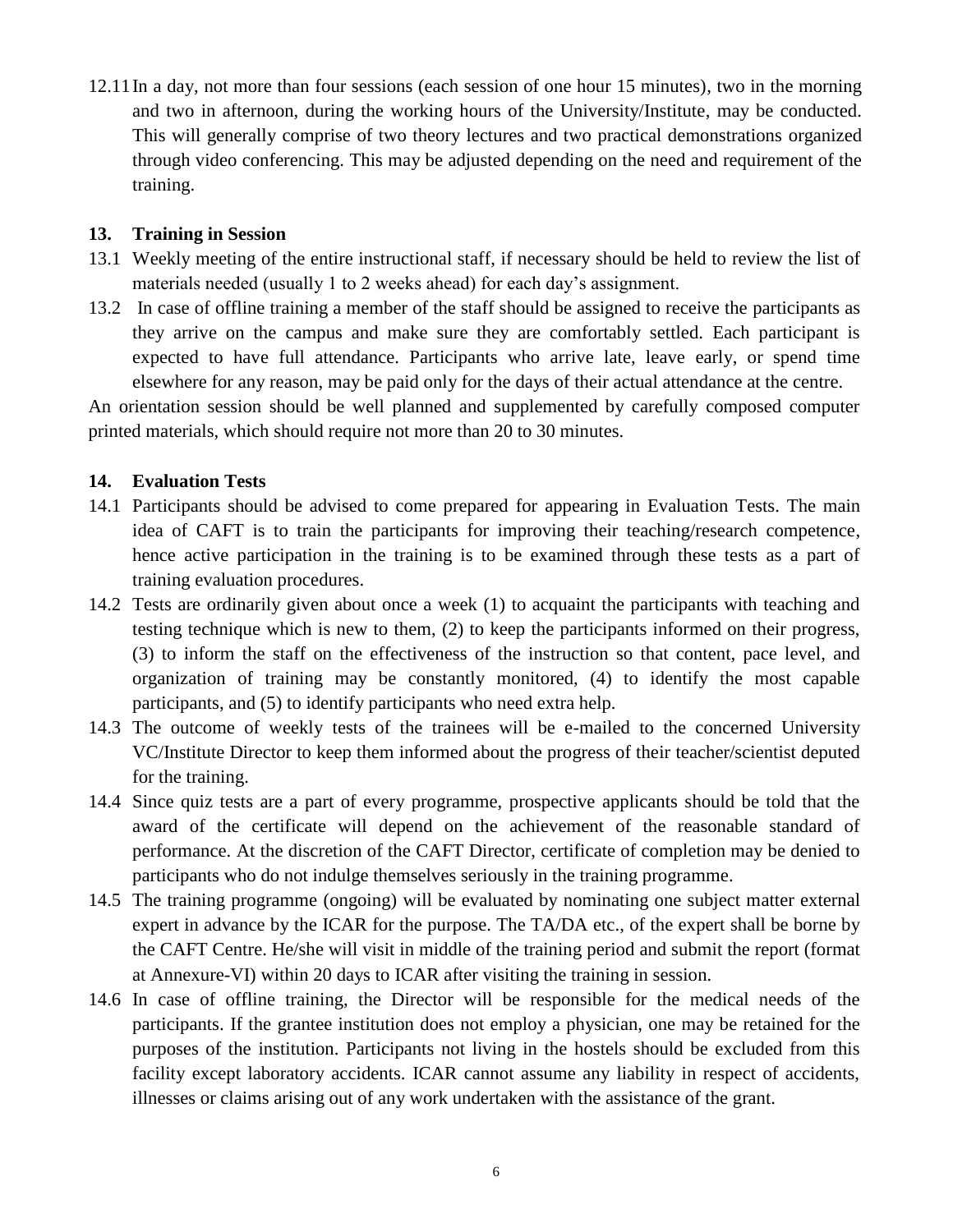#### **15. Closing the Training**

- 15.1 The final meeting (certificate distribution) of the training may serve as a closing function, but no extra funds may be sustained from the CAFT budget. At the final meeting, the Director may invite a high ranking University official/eminent educationalist to distribute the certificates of completion. Plans for immediate follow up of the participants may be discussed.
- 15.2 From experience, it is found that the participants attach much importance to the certificate, so it should be printed and made ready in advance.

A sample wording is: *This is to certify that Dr./Shri/Smt./Km. (Name of the participant) has participated in the training in (Name of the discipline) at (College/Institute), organized by Indian Council of Agricultural Research and held (Locality) from (date) to (date) and has successfully completed the training programme.). The training consisted of lectures, practical exercise, demonstrations and field/laboratory/exposure trips (delete whichever is not applicable) based on latest developments in (Name of discipline).*

- 15.3 The certificate should be inscribed with the place and date in words and bear the logo of the University /Institute on right side and logo of ICAR on left side. The signature of the CAFT Director, and signature and the seal of the Vice-Chancellor/ Director (Research) will be underneath.
- 15.4 In case of online/ICT mode training, the duly signed certificates may be sent through email/speed post.

#### **16. Feedback /Evaluation of training by the participants**

- 16.1 For evaluating the training from the view point of participants, a comprehensive survey on a prestructured online personal schedule will be done. A sample copy of the structured schedule developed by the Council is given in Annexure-III. In the sample Interview Schedule slight modification may be done by the Director suiting to the requirement of subject of the training.
- 16.2 This study should be conducted during the last week of training. Director of the CAFT may collect all the evaluation data from the participants and analyse it with the help of Extension/Statistics faculty and send a comprehensive report to the Council. This study will be used in future for organizing problem oriented and need based trainings in the cutting edge/frontier areas or areas of current national/global concern in Agriculture and allied sciences.

#### **17. Fiscal Report**

It is imprudent to try to spend left over money in a hurry at the end of the training programme. It may be returned to the Council as directed below:

The Fiscal Report should be submitted to the office of ADG (HRD), Agri. Edn. Division, ICAR (in duplicate) and also uploaded on CBP portal (https://cbp.icar.gov.in/) by the grantee institution. It should be signed by the CAFT Director and in no case later than 60 days after the closing date.

The unspent balance should be returned back for next year releases. Accounts are subject to Government audit, and the verified Audit Utilization Certificate (AUC) should be sent to ICAR as soon as it becomes available but not later than the month of May.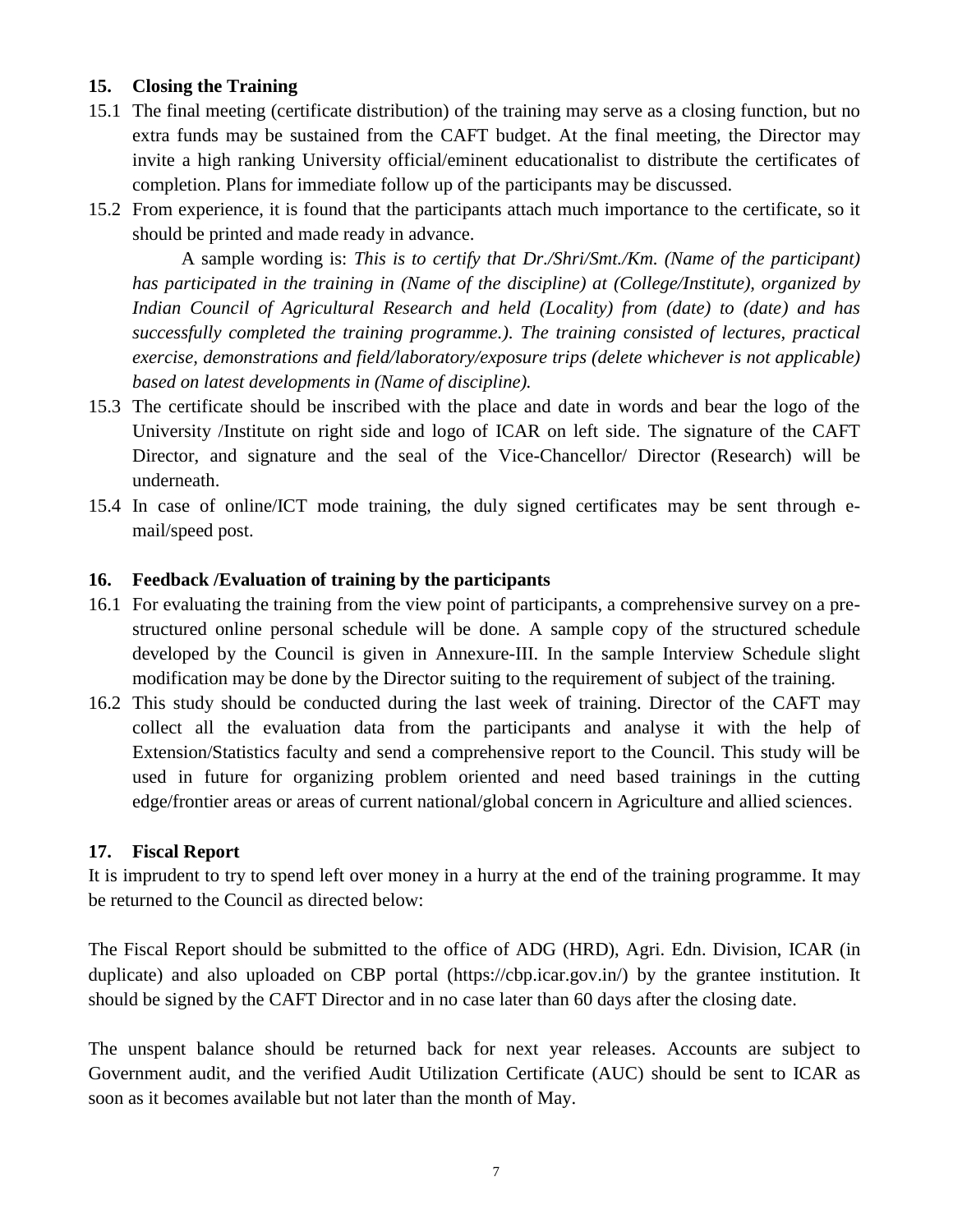#### **18. Summary of Reports to be Submitted to ICAR**

- i) Director's report **(**format at Annexure-IV) to be uploaded on CBP portal immediately after closing of the training.
- ii) Fiscal Report, and
- iii) Evaluation/Feedback (from participants) Report to be uploaded on CBP portal within 60 days after closing of the training.

## **19. Budget**

- 19.1 For 21 days training Rs. 9,27,500/- per training in case of offline and Rs. 4,03,000/- per training in case of online/ICT mode.
- 19.2 For 10 days training- Rs. 5,65,000/- per training in case of offline and Rs. 3,10,000/- per training in case of online/ICT mode (Rs. 2,00,000/- *one time grant for first year and later on need based)*.

| S. No. | <b>Item</b>                      | <b>Proposed rates for offline</b>   | Proposed rates for online/           |
|--------|----------------------------------|-------------------------------------|--------------------------------------|
|        |                                  | training                            | <b>ICT</b> mode training             |
|        | <b>Revenue</b>                   |                                     |                                      |
| 1.     | Training cost                    | (i) Rs. $8,27,500$ /-per training   | (i) Rs. $3,53,000/$ - per training   |
|        |                                  | of 21 days duration.                | of 21 days duration.                 |
|        |                                  | (ii) Rs. $5,15,000$ /-per training  | (ii) Rs. 2,85,000/- $*$ per training |
|        |                                  | of 10 days duration.                | of 10 days duration.                 |
|        |                                  |                                     | $(*Rs. 2,00,000/-$ one time grant    |
|        |                                  |                                     | for first year and later on          |
|        |                                  |                                     | need based)                          |
| 2.     | Recurring                        | (i) Rs. 1.00 lakh per training      | $(i)$ Rs. 50,000 per training of     |
|        | contingency                      | of 21 days duration.                | 21 days duration.                    |
|        |                                  | (ii) Rs. $50,000$ /-per training of | $(ii)$ Rs. 25,000 per training of    |
|        |                                  | 10 days duration.                   | 10 days duration.                    |
| 3.     | Minor repair and                 | Rs. 1.00 lakh/-per year             | Rs. 1.00 lakh/-per year              |
|        | renovation work                  |                                     |                                      |
|        | (need based)                     |                                     |                                      |
|        | <b>Capital (For CAFT Centre)</b> |                                     |                                      |
| 1.     | Books (need based)               | $Rs.10,000$ /-per year              | $Rs.10,000$ /-per year               |
| 2.     | Purchase of                      | Rs. 2.00 lakh/-per year             | Rs. 2.00 lakh/-per year              |
|        | laboratory                       |                                     |                                      |
|        | equipments/apparat               |                                     |                                      |
|        | us (need based)                  |                                     |                                      |

- 19.3 The head-wise breakup of funds for organising offline and online/ICT mode trainings is given at Annexure-V**.**
- 19.4 The budget provisions for different budget heads, within the approved overall-budgetary ceiling may be revised from time to time as per revised need-assessment, if any, with the approval of Competent Authority in the Council.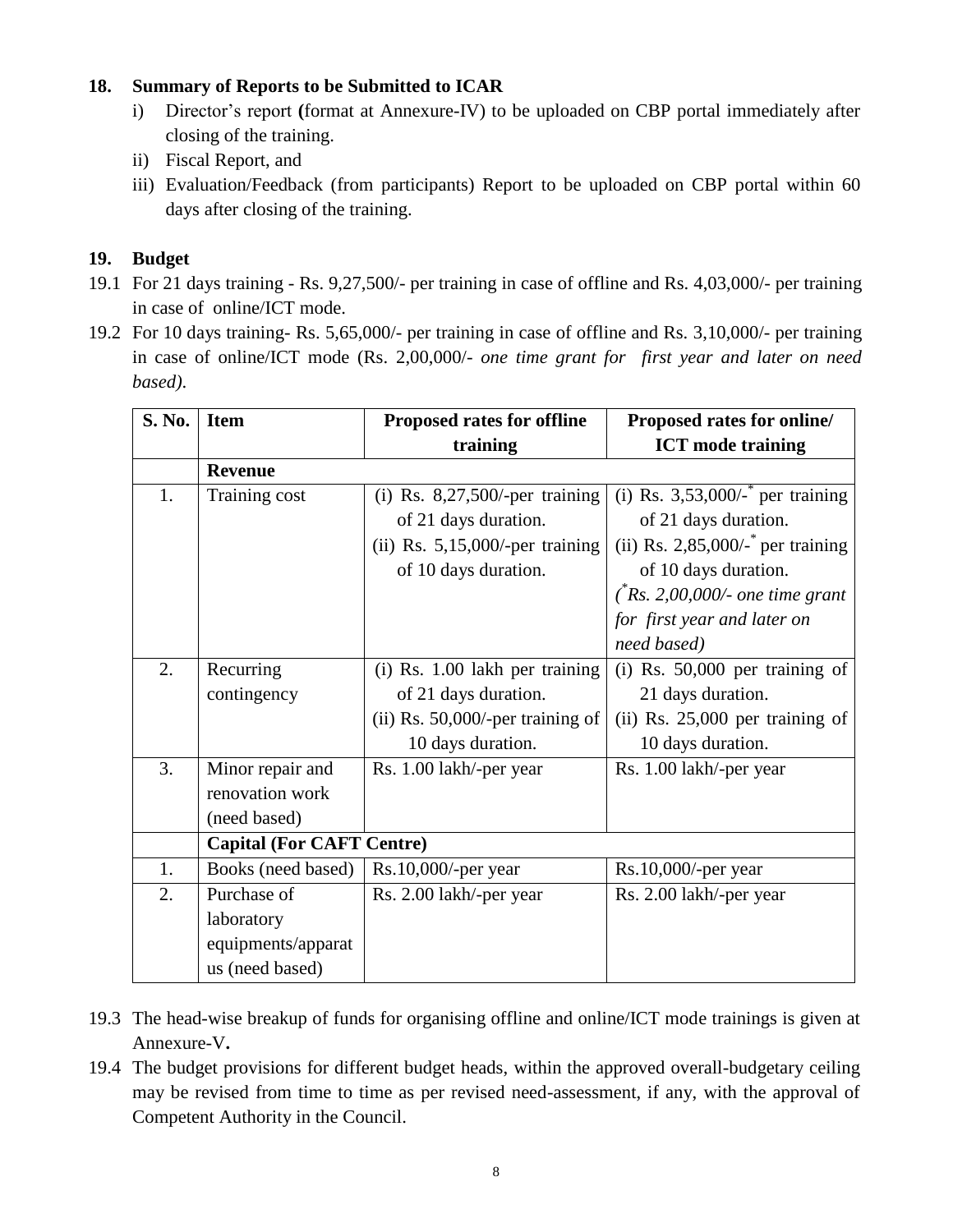- 19.5 There is no provision of engaging any contractual staff on annual basis at the CAFT centres except three IT-Professional-I/Young Professional-II, and one Multi Tasking Staff (MTS) manpower at ICAR-IASRI CAFT Centre. These contractual staff will be engaged by the ICAR-IASRI CAFT Director for maintaining/upgrading/programming CBP portal as per need, and assist in monitoring [in consultation with ADG (HRD)] of submission of all reports and providing technical help and support to the CAFT Directors in uploading the training proposals, various reports, UC/AUC etc., for the release of grants.
- 19.6 For secretarial assistance (one person), services of regular staff available in the department/college/university or retired university/institute persons may be taken (for not more than four months) against the payment as per the Minimum Wages Act. prevalent in the concerned State/UT which shall be chargeable under Recurring Contingency head of the ICAR grant. In such cases no honorarium shall be paid to regular staff for secretarial assistance.
- 19.7 Continuation of budget grants for ICAR-CAFT would depend on maintaining Satisfactory Reports (Feedback /Evaluation of training by the Participants, and the Subject Matter External Expert nominated by ICAR) under the training programme.

#### **20. Monitoring**

The Agricultural Education Division of ICAR will be responsible for monitoring the performance of CAFT Centre. For this purpose, the satisfactory report of the External subject matter Expert deputed by ICAR and feed-back report of the Trainees shall be the basis for further continuation of the programme at designated centre on year to year basis. However, after satisfactory completion of initial five years, the award of the centre can be extended for another five years or more based on the performance to be assessed by the Selection-cum-Review Committee constituted by ICAR.

#### **21. General**

- 21.1 These guidelines may be revised with the approval of Competent Authority of the Council on a continual need based manner.
- 21.2 The equipments purchased and resultant dead-stocks under the CAFT centre would remain the property of the ICAR until transferred to the sponsoring Institutions/any ICAR Institute.
- 21.3 All equipments, books etc., purchased out of the grants will have to be entered in a stock register maintained by the Centre and the same should be checked by the Auditor of the Host Institution.
- 21.4 The expenditure towards the review meetings, impact assessment study (to be done by an independent agency) etc., would be met from the ICAR-CAFT budget.
- 21.5 For any further clarification related to CAFT, the Director (CAFT) may write to the Deputy Director General (Agril. Edn.), ICAR, Krishi Anusandhan Bhavan-II, New Delhi-110012.
- 21.6 Director General, ICAR will be the final authority in resolving and taking decision on any situation/conflict and his decision shall be binding on all parties concerned.
- 21.7 For any dispute, the applicable law will be Indian law under the jurisdiction of Courts in Delhi only.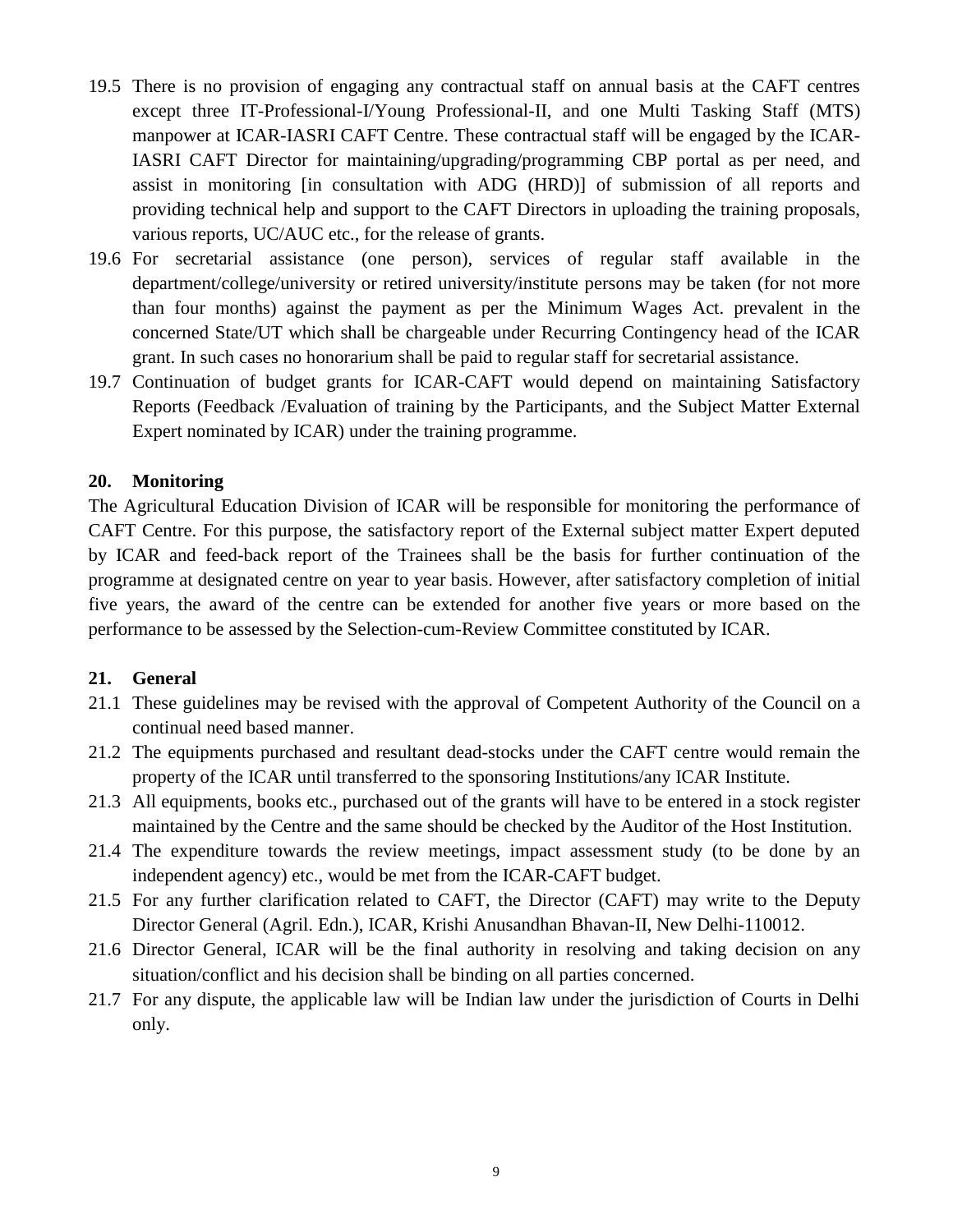#### **Proforma for Inviting Proposals to Create New ICAR-CAFT Centre**

- 1. Name of the proposed CAFT Director along with academic designation, complete mailing address and telephonic address:
- 2. Name of the department, college and the university where the centre is to be created:
- 3. A brief historical background (in not more than 500 words) of the department where new CAFT centre is to be created:
- 4. Objective of the CAFT Centre (max. three):
- 5. Research/ teaching faculty strength in the department:
	- (i) Teaching
	- (ii) Research
	- (iii) Extension
		- Total:
- 6. Number of externally funded research projects handled /ongoing during last three years(projects Rs. 20 lakh and above to be listed):
- 7. HRD/Capacity building programme conducted by the Department in preceding three years along with number of participants in each training:
- 8. Details of infrastructure and modern laboratory facilities available in the Department:
- 9. Details of modern teaching aids, smart class rooms, hostel facility, facility for conducting training on virtual(ICT) mode, medical facility, facility for recreational activities etc.:
- 10. Recognitions/awards received by the faculty/scientists/students working in the Department during last five years:
- 11. List of research publications in NAAS rated journals with rating of 6.00 and above:
- 12. Transferable technologies developed and the success story, if any:
- 13. Patents granted (do not list the applied one) :

## **Signature of the HOD/proposed CAFT Director along with date (Official Seal)**

**Signature of the forwarding authority (VC in case AUs) and Director in case of ICAR Institutes) (Official Seal)** 

```
Date:…………,
```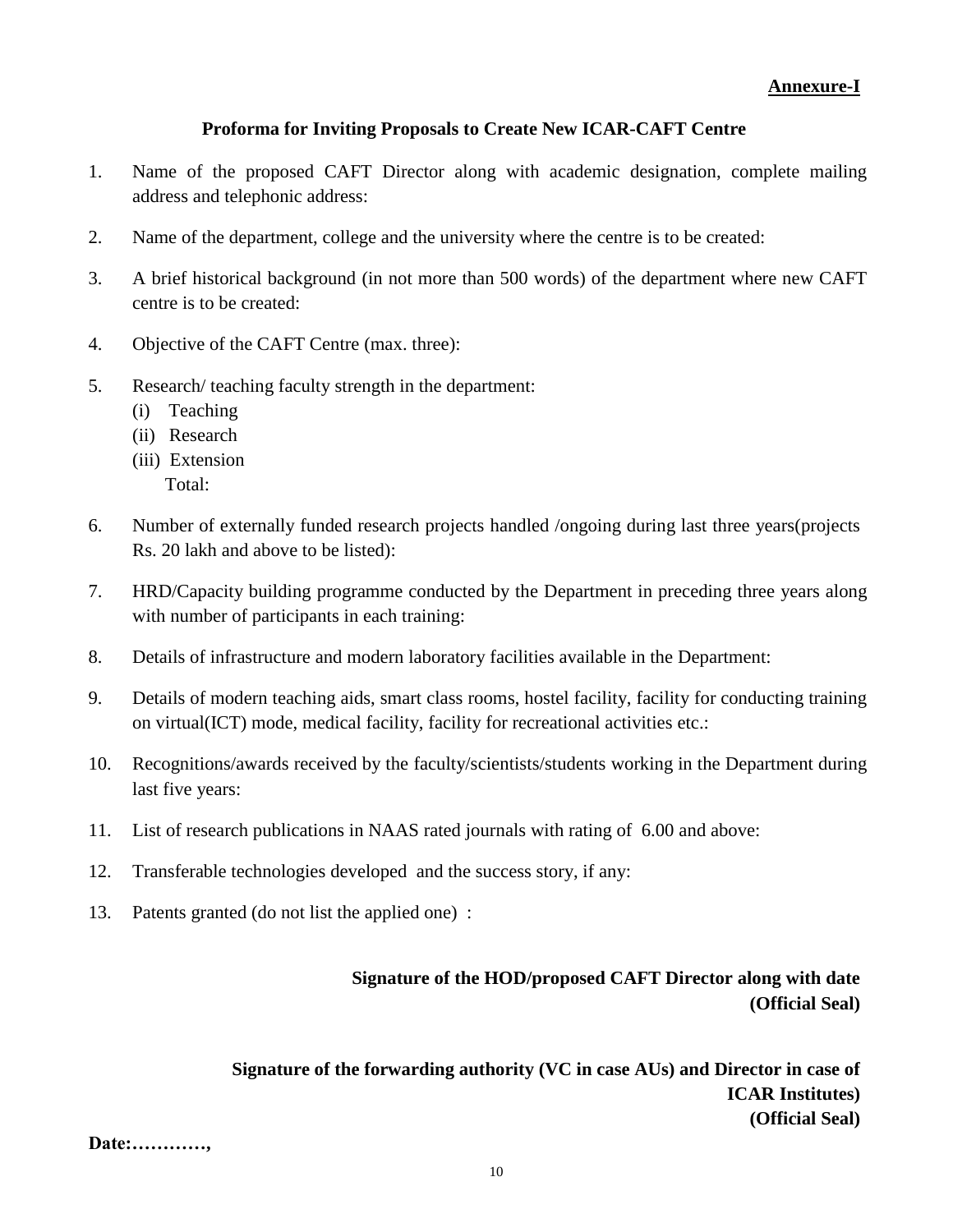## **Proforma for Submitting Proposal on CBP portal for Organizing the Training (offline/ ICT mode) in Frontier / Specialized/ Cutting Edge Areas of Agriculture and Allied Sciences**

- 1. Topic of training:
- 2. Serial number of ICAR's Suggestive Topics/ Thematic areas in which the topic falls:
- 3. Venue with full postal/e-mail address and office phone/fax/Mobile number:
- 4. Tentative dates (From  $-$  to  $-$ ):
- 5. Eligibility qualification for the participants: Ph. D. Degree and working in not below the rank of Assistant Professor or equivalent in the concerned subject under Agricultural University /ICAR Institute and other eligibilities mentioned elsewhere in the Guidelines.
- 6. Information regarding proposed training Director (CAFT) (enclose bio-data clearly bringing out the specific qualification, experience and scientific contribution of the training Director in the proposed topic):
- 7. Faculty/scientist strength in Department (Professor, Associate Professor, Assistant professor and equivalent):
- 8. Information regarding other academic staff of the host Institute who are likely to be used as resource persons:
- 9. Specific facilities available for conducting the offline/ICT mode training such as advanced laboratory equipments/instruments, facilities for video conferencing, research farms, library, classrooms, guesthouse, medical facilities etc.:
- 10. Teaching/Research/Extension Education achievements of the Department in the proposed subject of Training:
- 11. Programmes/Projects and achievements in the area of special topic proposed for training:
- 12. Schedule of daily lectures/practical topics to be covered and name of the faculty proposed to be engaged during the training:

| <b>S. No.</b> | Date/Day | Topic of the theory/practical | Name & designation<br>of the faculty |
|---------------|----------|-------------------------------|--------------------------------------|
|               |          |                               |                                      |

13. Name of the training(s) (CAFT) organized, if any during the last three years:

Signature of the Director of CAFT (With official Seal):

#### **CERTIFICATE**

It is certified that the information was verified from the office record and found correct.

Signature and designation of the sponsoring authority (With official seal)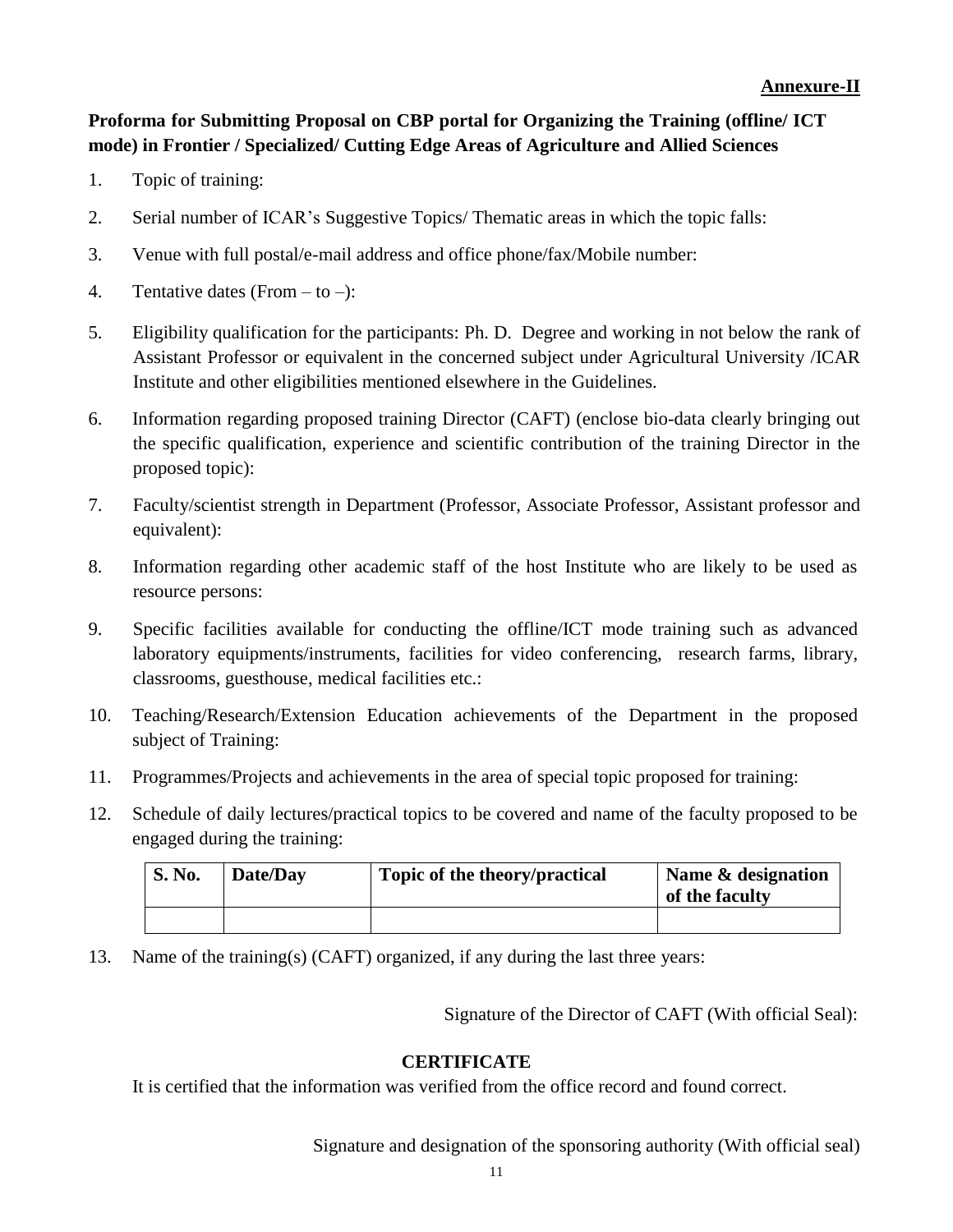#### **Annexure-III**

#### **Proforma for Online Feedback /Evaluation of Training by the Participants**

- 1. Name (in block letters):
- 2. Designation:
- 3. Age:
- 4. Sponsoring institution:
- 5. Degree obtained:
- 6. Special training undergone, if any:
- 7. Service experience (in years and months) :
	- a. Teaching -
	- b. Research -
	- c. Extension -
- 8. Job satisfaction: Please write the score which you consider best on doted lines...... provided below the each statement (i-v).

| Item  |           |                              | Very much Partially   Neither satisfied   Partially dissatisfied   Very dissatisfied |  |
|-------|-----------|------------------------------|--------------------------------------------------------------------------------------|--|
|       | satisfied | satisfied   nor dissatisfied |                                                                                      |  |
| Score |           |                              |                                                                                      |  |

- (i) How satisfied are you with this training to help you in doing your job more efficiently ? ..................................................................................,
- (ii) How satisfied are you with the general arrangements made by the Centre for training? ...................................................................................,
- (iii) How satisfied are you with the extent of laboratory facilities which were available at the Centre for training?

....................................................................................,

(iv) How satisfied are you with your participation in decision making and planning of programmes in future?

....................................................................................

(v) How satisfied are you with the behaviour and style of your facilitators/faculty?

....................................................................................,

9. Given below are the topics of talks covered in the training, please indicate the extent of usefulness of each topic by ticking  $(\forall)$  the appropriate column on the right side of the topic and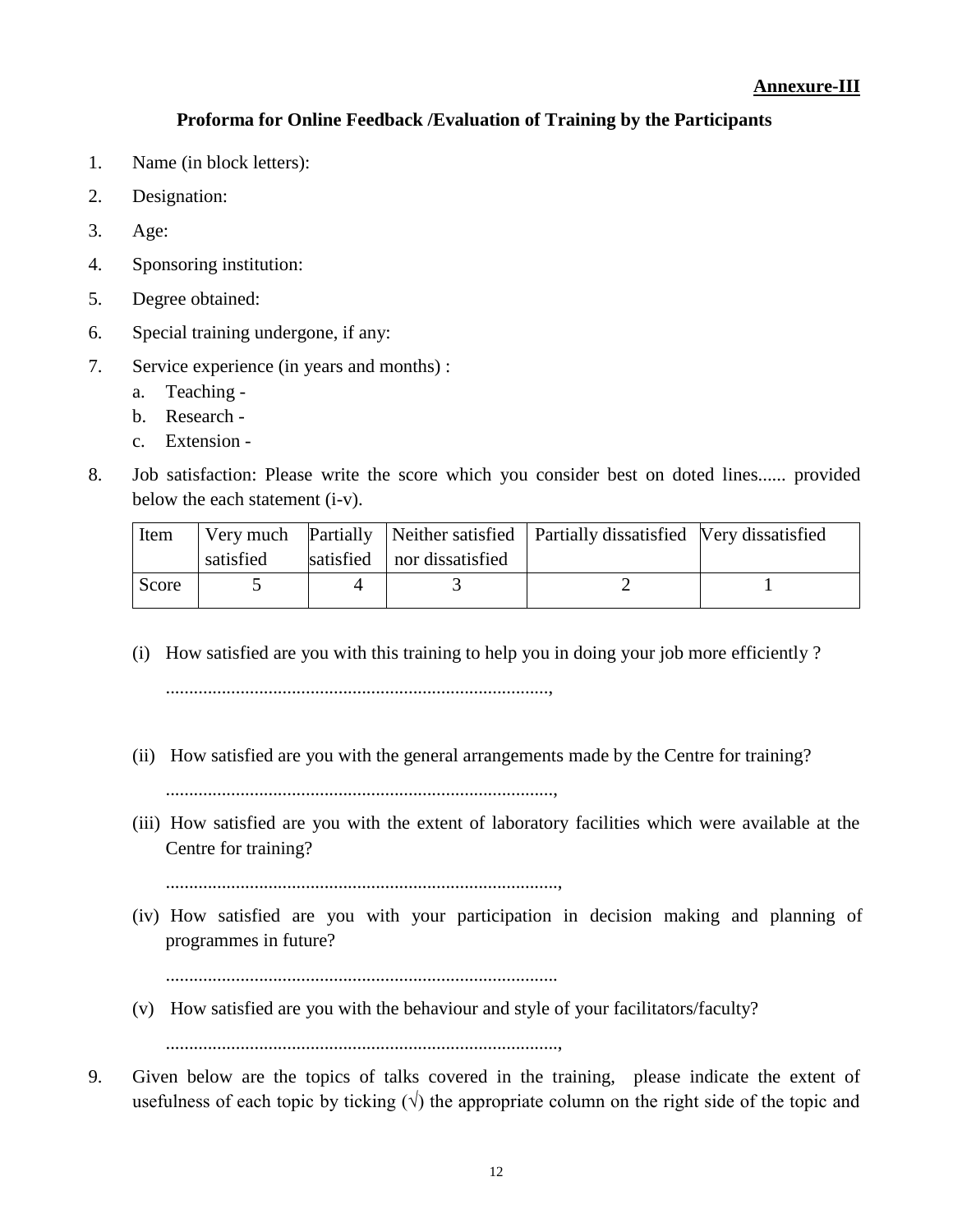on the left side, please indicate by ticking  $(\sqrt{2})$  the extent by which you think each topic was covered:

| Item                  |           | Very Fairly | Poorly  | List of topics   Most   Useful   Not |  |        |
|-----------------------|-----------|-------------|---------|--------------------------------------|--|--------|
|                       | well well |             | covered | covered in the useful                |  | useful |
|                       |           |             |         | training                             |  |        |
| Score $\vert 3 \vert$ |           |             |         |                                      |  |        |

10. Given below are some of the important practicals that you have conducted during the training. Please indicate against each the extent of new learning that you had by ticking in appropriate column:

| Item  | List of practicals/ Learned | a   A known technique   No        | new        |
|-------|-----------------------------|-----------------------------------|------------|
|       | techniques                  | new technique   further sharpened | l learning |
| Score |                             |                                   |            |

- 11. Could you satisfy yourself with the amount of participation in most of the discussions towards the end of lectures.
	- (a) Yes, always
	- (b) Yes, but only sometime
	- (c) No. If no, then please indicate the reasons:
- 12. Please spell out important objectives of the training that you have achieved:
	- I.
	- II.
	- III.
- 13. Do you think that ICAR should organise the training for short duration only.

No/Yes

If yes, then for what duration, which month and on what topic?

- 14. How was the daily programme of the training? Tick the appropriate one:
	- i. Very tight
	- ii. Tight
	- iii. Comfortable
	- iv. Light
	- v. Very Light
- 15. If you feel that some more topics and /or techniques should have been covered in this training, then list the topics and techniques that could be added in future.
- 16. Were you satisfied with the duration of the training?

Yes/No

If not, kindly suggest the optimum duration from 2 to 6 weeks.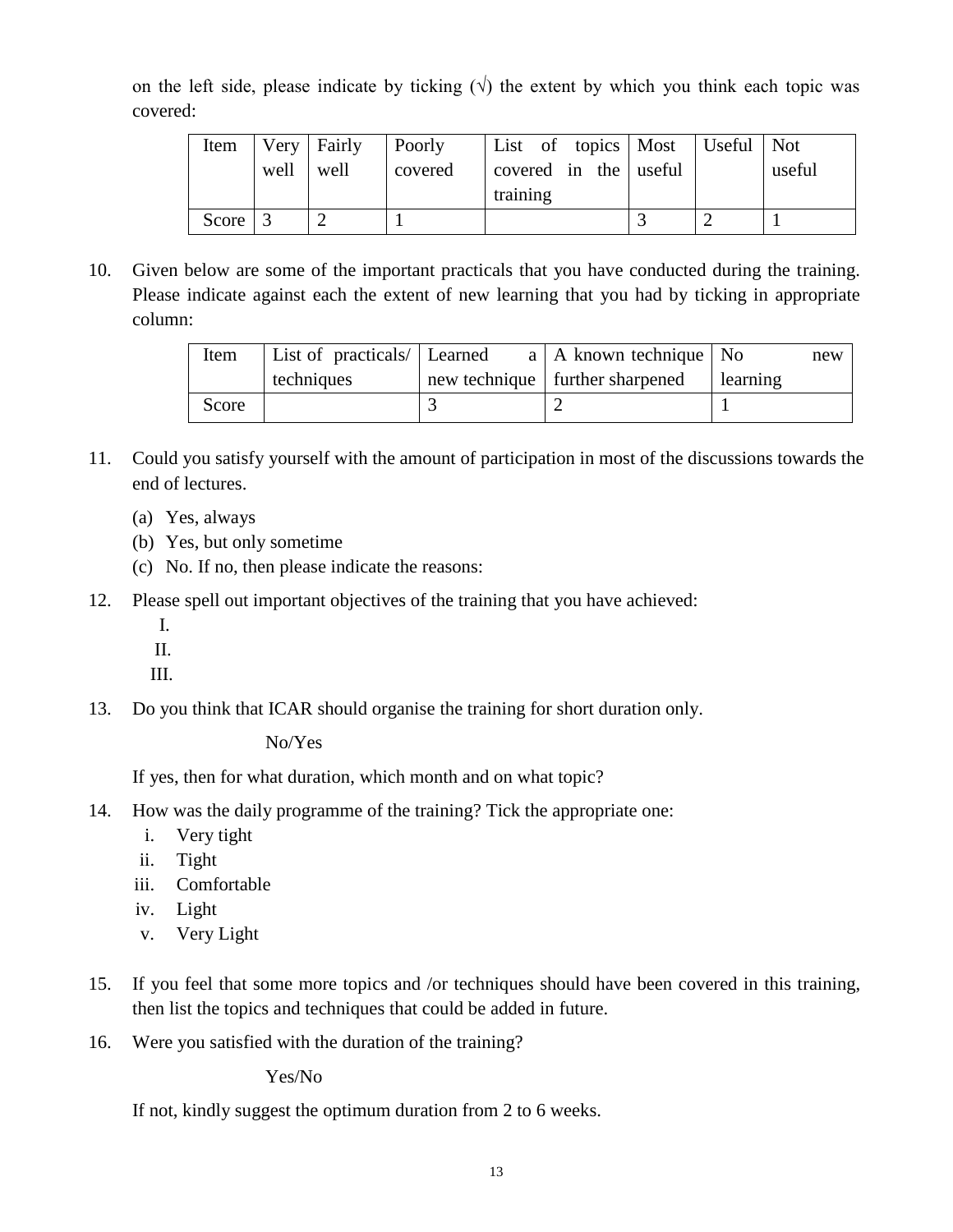17. Do you recommend this part of the year for organizing the training.

Yes/No

If not, which month of the year suits you better for the Training (CAFT) to commence? Please indicate.

18. Do you think the field trips were useful to you?

Yes /No

Were the number of field trips sufficient or more or less?

19. What is your overall level of satisfaction about the training?

#### **Satisfied/Unsatisfied**

*Note: The above feedback is mandatorily to be submitted in CBP portal also by the candidates for the payment of TA/DA by the CAFT Director.*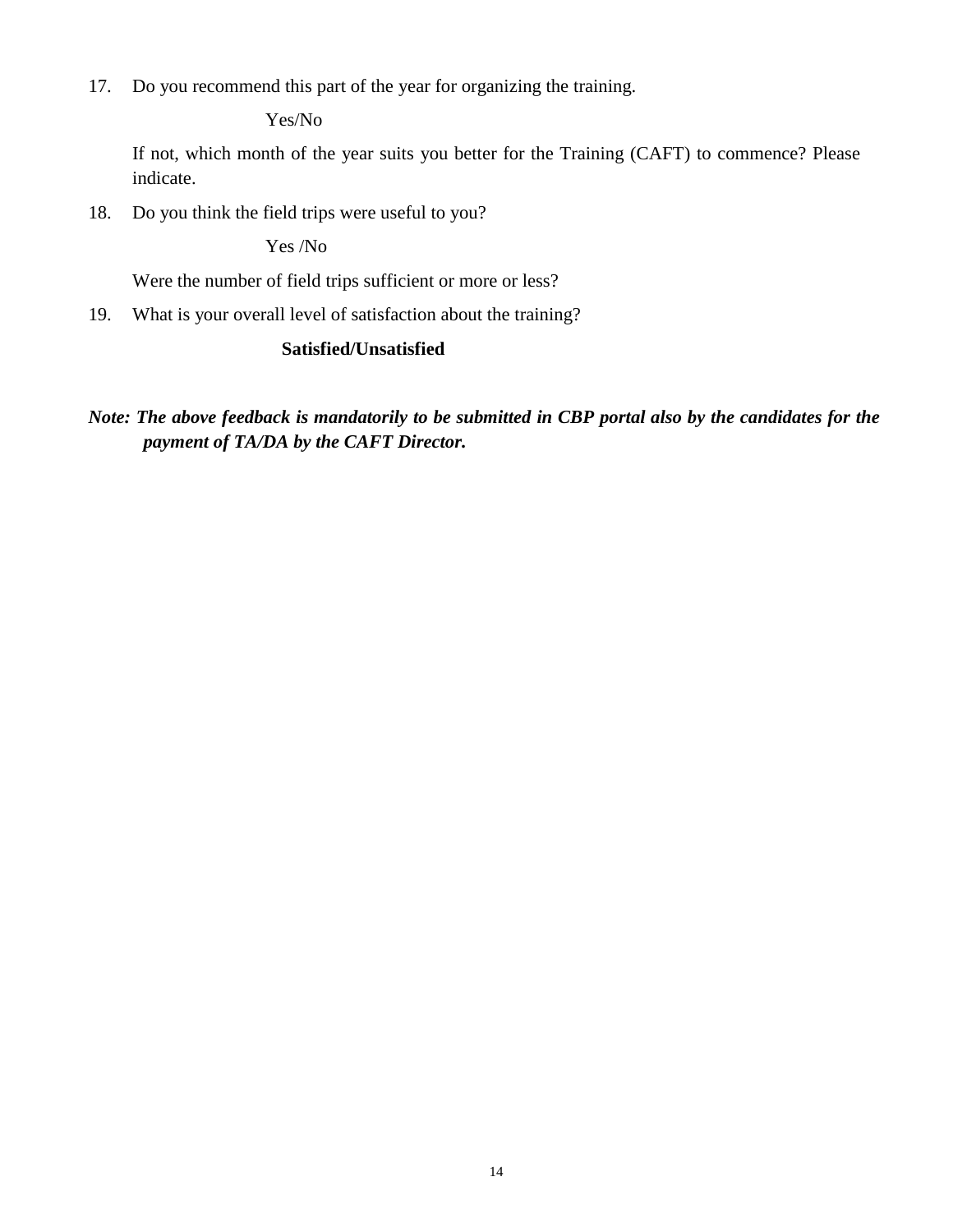#### **Annexure-IV**

#### **Proforma for CAFT Director's Report to ICAR**

This is an academic report, to be submitted online to the ICAR immediately following the closure of the training. Applicable items in this report should be in the following sequences:

- 1. Identification of the Centre, as on the cover page of the online grant application. Opening and closing date of the training programme.
- 2. Location of the Centre.
- 3. Director's name, academic designation, title and address.
- 4. Name and academic title of the faculty members involved in training, with address if not based at host institution.
- 5. Names, positions and address of five outstanding participants and their supervisors to whom the Director has sent letters of commendation.
- 6. Names, positions and academic address of participants who have completed the programme grouped by state and listed alphabetically.
- 7. Names, positions and address of drop-outs with reasons for dropping out.
- 8. Numerical data on participants. Number of applications received, admission offered, acceptances given, participants present on first and last day, certificates earned.
- 9. Criteria for admission:
- 10. An account of publicity before and during the training programme.
- 11. List of visitors with their designation and dates of visit.
- 12. A chronological account of the receipt and deposition of all books and commodities indented for individual use. Mention the numbers of each item received, distributed to participants in case of offline training, to staff and retained as surplus by the Director.
- 13. Typical daily schedule of events.
- 14. Week by week schedule of events.
- 15. Director's summary of participants evaluation.
- 16. Other relevant matters, if any which should be brought to the attention of the ICAR.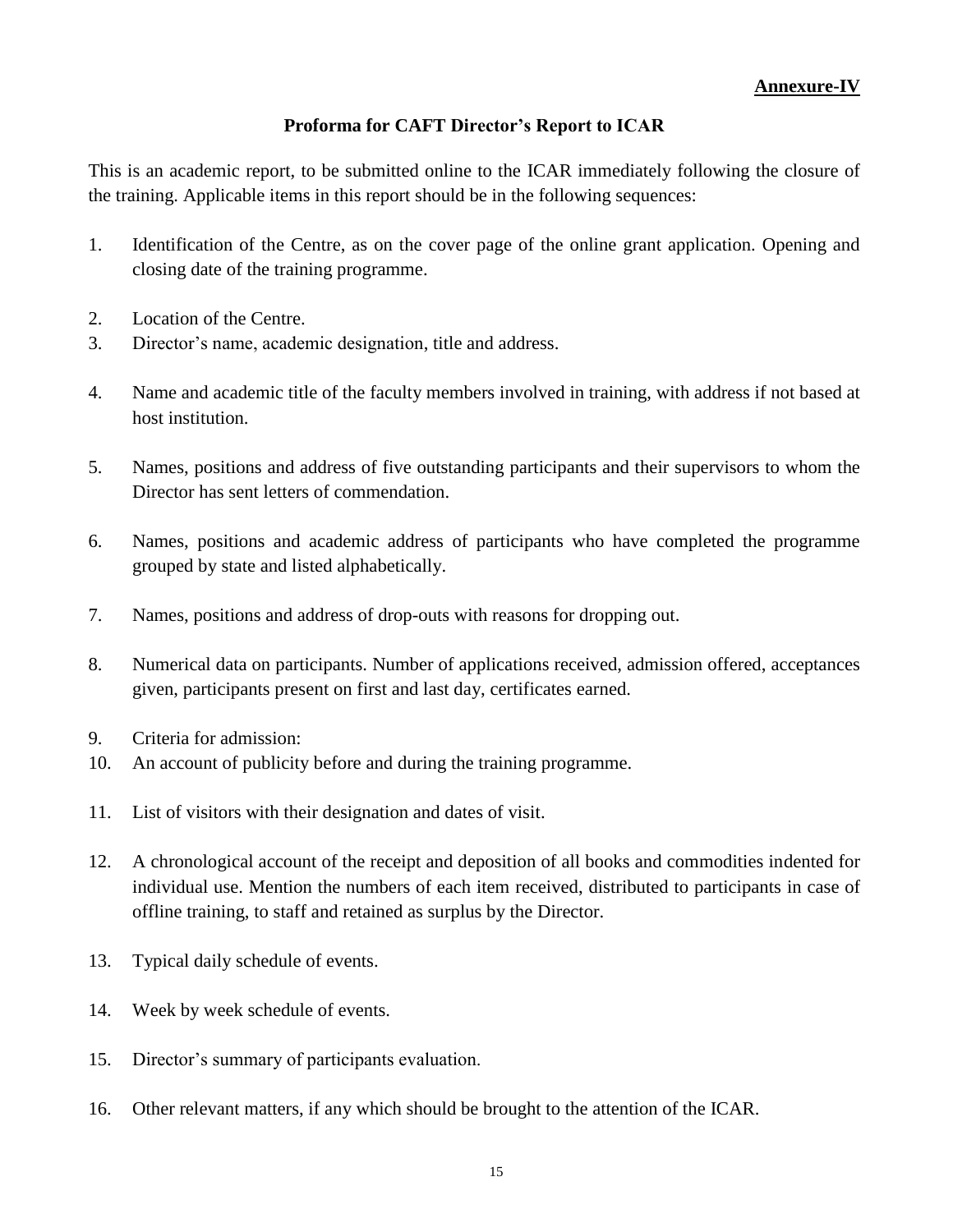| S. No.           | <b>Head</b>                                         | Proposed rates for       | Proposed rates for        |
|------------------|-----------------------------------------------------|--------------------------|---------------------------|
|                  |                                                     | offline training         | online/ICT mode           |
|                  |                                                     |                          | training                  |
| 1.               | <b>Boarding and Lodging</b>                         | 21 days: Rs. 3,67,500/-  | 0.00                      |
|                  | Facilities for wholesome meals and                  | 10 days: Rs. 1,75,000/-  |                           |
|                  | refreshments to be made available by                | @ Rs. 700/- per          |                           |
|                  | the Institutional Head in keeping with              | participant per day      |                           |
|                  | local conditions.                                   |                          |                           |
|                  | Local participants are not eligible for             |                          |                           |
|                  | boarding and lodging, however, local                |                          |                           |
|                  | hospitality i.e. working lunch, tea, etc.,          |                          |                           |
|                  | to be provided subject to a limit of Rs.            |                          |                           |
|                  | 300/- per participants per day.                     |                          |                           |
|                  | Participants are to be provided                     |                          |                           |
|                  | accommodation free of cost, in the                  |                          |                           |
|                  | institutional Guest House/hostel.                   |                          |                           |
| $\overline{2}$ . | <b>Travel</b>                                       | 21 days: Rs. 2,00,000/-  | 0.00                      |
|                  | The participants will be paid for the               | 10 days: Rs. 2,00,000/-  |                           |
|                  | journey, to and fro, restricted to AC-II            | (As per actual)          |                           |
|                  | tier train fare or bus or any other means           |                          |                           |
|                  | of transport in vogue, as the case may              |                          |                           |
|                  | be, by producing actual certificate by              |                          |                           |
|                  | the participants. TA may be paid from               |                          |                           |
|                  | the place of duty to the Centre (CAFT)              |                          |                           |
|                  | location and back by the shortest route.            |                          |                           |
| 3.               | Office supplies, laboratory apparatus,              | 21 days: Rs. 1,00,000/-  | 0.00                      |
|                  | chemicals,<br>communication<br>charges,             | 10 days: Rs. 50,000/-    |                           |
|                  | laboratory overheads etc.                           |                          |                           |
| 4.               | Honorarium<br>Secretarial/Clerical<br>to            | 21 days and 10 days Rs.  | 21 days and 10 days       |
|                  | /Technical /Laboratory staff, Class IV              | $8,000/-$ @ Rs. 1,000/-  | Rs. $5,000$ /- @          |
|                  |                                                     | per person (maximum 8)   | $1,000/-$<br>Rs.<br>per   |
|                  |                                                     | persons)                 | (maximum<br>person        |
|                  |                                                     |                          | five persons)             |
| 5.               | Honorarium<br><b>Academic</b><br><b>Staff</b><br>to | 21 days                  | 21 days                   |
|                  | Honorarium for course Director, Core                | Rs. 32,000/-             | Rs. 32,000/-              |
|                  | Academic Staff (four additional staff),             | (Director: Rs. 4000/-;   | (Director: Rs. 4000/-;    |
|                  | other lecturers with maximum of two                 | Core Staff: Rs. 2000/-;  | Staff:<br>Core<br>Rs.     |
|                  | lectures per persons.                               | and Other lecturers: Rs. | $2000/-;$<br>Other<br>and |
|                  |                                                     | 1000/- per lecture)      | lecturers: Rs. 1000/-     |
|                  |                                                     | 10 days                  | per lecture)              |

## **Head-wise Breakup of Funds for Organising Offline and Online/ICT Mode Trainings**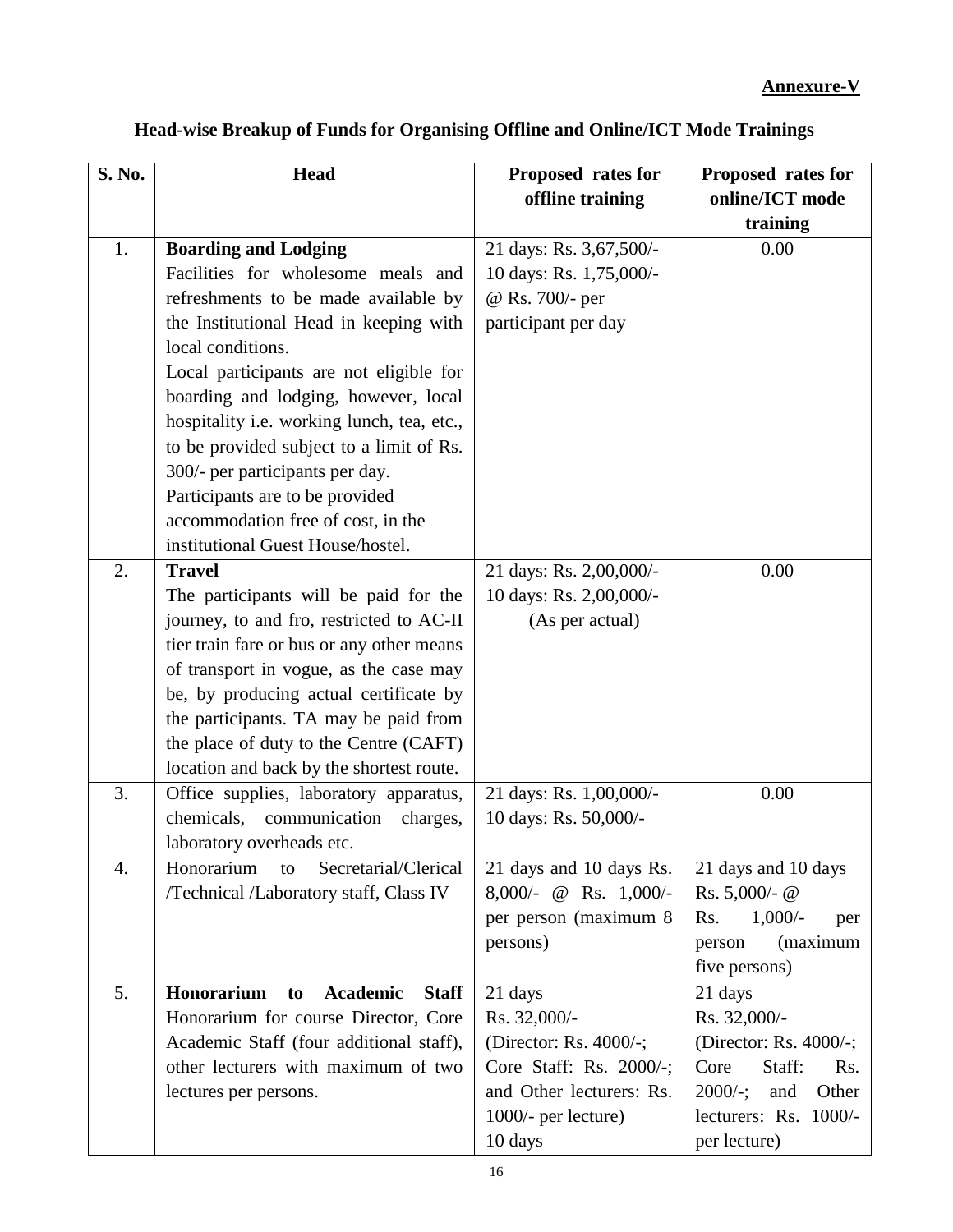|    |                                          | Rs. 22,000/-               | 10 days                            |
|----|------------------------------------------|----------------------------|------------------------------------|
|    |                                          | (Director: Rs. 4000/-;     | Rs. 22,000/-                       |
|    |                                          | Core Staff: Rs. 2000/-;    | (Director: Rs. 4000/-;             |
|    |                                          | and Other lecturers: Rs.   | Core<br>Staff:<br>R <sub>s</sub> . |
|    |                                          | 1000/- per lecture)        | $2000/-$ ; and<br>Other            |
|    |                                          |                            | lecturers: Rs. 1000/-              |
|    |                                          |                            | per lecture)                       |
| 6. | Honorarium and TA/DA for Guest           | 21 days: Rs. 1,20,000/-    | 21 days: Rs. 16,000/-              |
|    | Lectures with travel as per their        | Rs. 2,000/- per lecture    | $2,000/-$<br>Rs.<br>per            |
|    | entitled class. Including honorarium     | (not more than four        | lecture<br>(not)<br>more           |
|    | per lecture with maximum of two          | guest lecturers)           | four<br>than<br>guest              |
|    | lectures per person.                     | 10 days: Rs. 60,000/-      | lecturers)                         |
|    |                                          | Rs. 2,000/- per lecture    | 10 days: Rs. 8,000/-               |
|    |                                          | (not more than two guest   | Rs. 2,000/- per                    |
|    |                                          | lecturers)                 | lecture (not more                  |
|    |                                          |                            | than two guest                     |
|    |                                          |                            | lecturers)                         |
| 7. | Miscellaneous contingencies              | Nil                        | Nil                                |
| 8. | Preparatory cost for practical classes,  | 0.00                       | 21<br>days:<br>Rs.                 |
|    | video making charges, publication        |                            | $1,00,000/$ -                      |
|    | charges, chemicals and field inputs etc. |                            | 10 days: Rs. 50,000/-              |
| 9. | Improving internet facilities, addition  | 0.00                       | Rs. 2,00,000/-                     |
|    | of new terminals, video and audio        |                            | (one time first year               |
|    | recording systems, Camera<br>and         |                            | and later on need                  |
|    | accessories etc.                         |                            | based)                             |
|    | Total amount                             | 21 days -Rs. 8,27,500/-    | 21<br>$-Rs.$<br>days               |
|    |                                          | 10 days $-$ Rs. 5,15,000/- | 3,53,000/-                         |
|    |                                          |                            | 10<br>days<br>Rs.                  |
|    |                                          |                            | 2,85,000/-                         |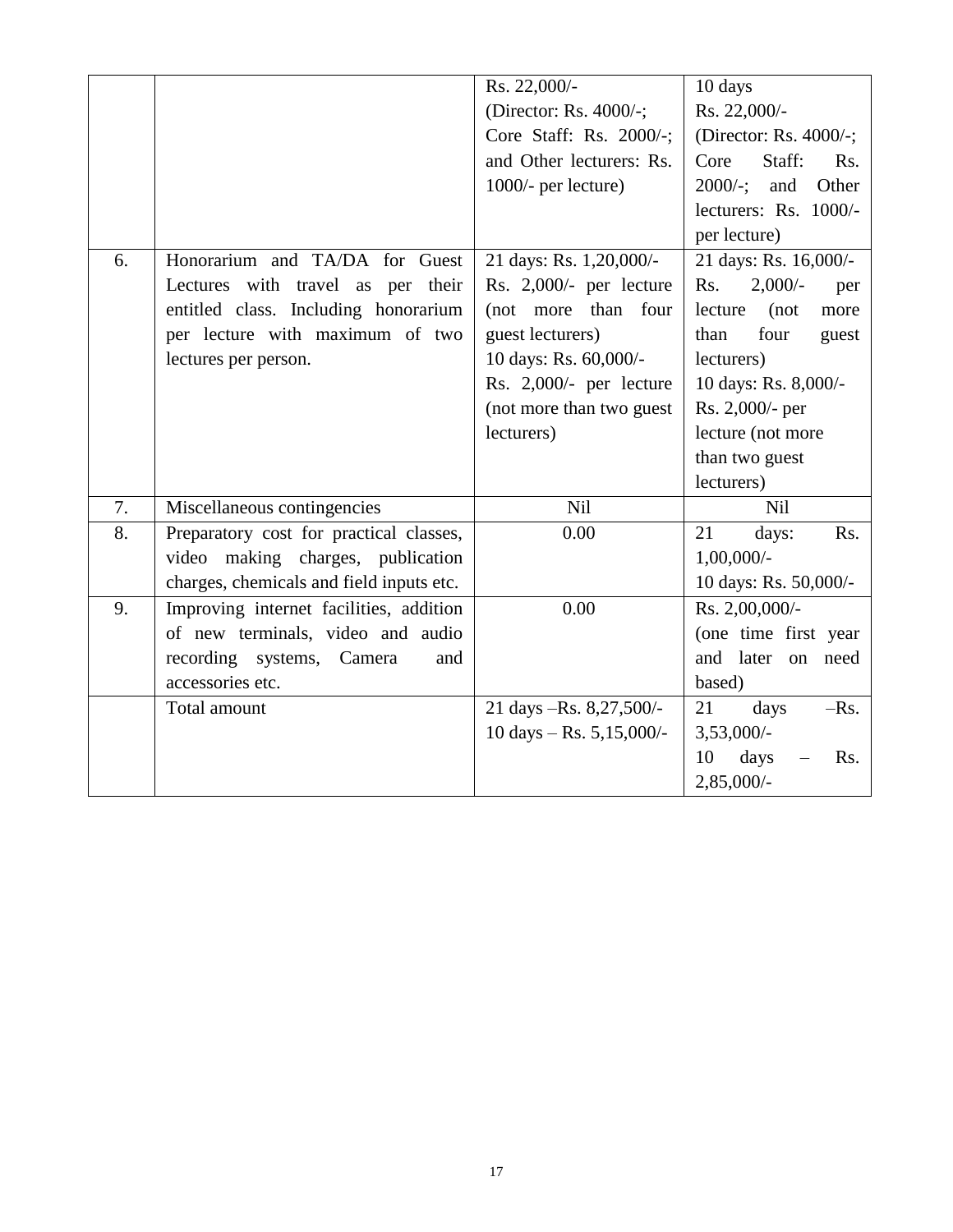| Proforma the Evaluation of Training by the Subject Matter External Expert |
|---------------------------------------------------------------------------|
| <b>Nominated by ICAR</b>                                                  |

| 1.               | Name & address of the centre                                                                                                                                                                          |  |
|------------------|-------------------------------------------------------------------------------------------------------------------------------------------------------------------------------------------------------|--|
| 2.               | Name of training course                                                                                                                                                                               |  |
| 3.               | Dates and duration                                                                                                                                                                                    |  |
| $\overline{4}$ . | a) Course Director                                                                                                                                                                                    |  |
|                  | b) Co-course Director                                                                                                                                                                                 |  |
|                  | c) Course Co-ordinators                                                                                                                                                                               |  |
| 5.               | Applicants' detail                                                                                                                                                                                    |  |
| 6.               | Institution-wise break-up of participants                                                                                                                                                             |  |
| 7.               | Gender-wise distribution of participants                                                                                                                                                              |  |
| 8.               | State-wise distribution of participants                                                                                                                                                               |  |
| 9.               | Discipline-wise distribution of participants                                                                                                                                                          |  |
| 10.              | Number of practicals conducted/demonstrations<br>made through video confrencing in case of ICT mode<br>(list the major new techniques demonstrated)                                                   |  |
| 11.              | Title of the Laboratory Manual, if prepared                                                                                                                                                           |  |
| 12.              | No. of theory lectures delivered (list only the topics<br>of current concern/new areas):                                                                                                              |  |
| 13.              | Exposure visit(s) arranged and in what way you feel<br>it would help in a tangible way to improve the<br>research/academic programmes in the related field?<br>(Applicable for offline training only) |  |
| 14.              | Whether copy of lecture notes(soft copy for ICT<br>mode) given to participants? $(Y/N)$ If yes, in which<br>form (Hard copy/CD/DVD/others, specify)                                                   |  |
| 15.              | Any other reading material given.                                                                                                                                                                     |  |